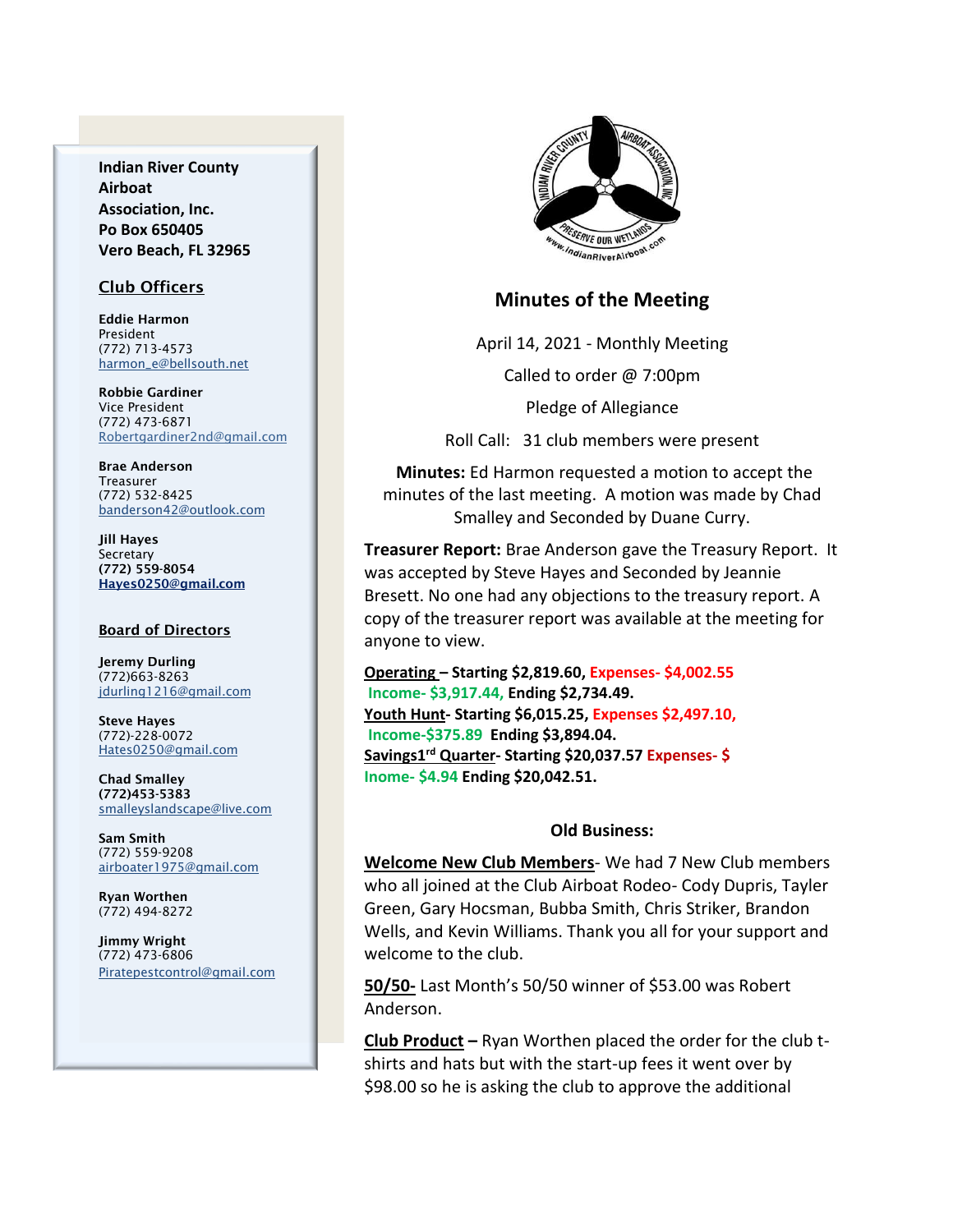charge above and beyond the \$3,000.00 that was approved. Steve VanAntwerp made the motion to approve the additional charge, it was seconded by Steve Hayes. A show of hands was in favor, motion passed.

**Scholarships –** Brae brought up that Scholarship applications are due by Next month's meeting and so far only 2 applications have been turned in.

**Love to Serve -** Jeannie reminded everyone that Love to Serve's Inshore fishing tournament is on Saturday May 15<sup>th</sup> and that the captain's meeting is on Friday May 14<sup>th</sup> @ 6:30pm at Captain Butchers. If anyone is interested in fishing in the tournament you can go to their website or facebook page.

**Golf Tournament-** Saturday May 8th at 8:00am, Sebastian Municipal Golf Course, after party will be at the Restaurant at the Golf Course "Pelican Diner". We are still looking for Teams and Hole Sponsors so if you know anyone who wants to play or be a sponsor please get the information to us ASAP so we can get their names on the list. Sign up sheet went around the room so if you were not at the meeting please get with Brae to sign up to help.

**Bi-Laws**- Paul went over the changes to the bi-laws on the overhead projector so that everyone could view and approve the changes being made. A motion to Accept the changes to the  $1<sup>st</sup>$ reading of the Bi-laws was made by Chris Schlitt, it was seconded by Robert Anderson. A show of hands was in favor of making the changes to the bi-laws, Motion passed!

## **Events attended since the last meeting**

- **Sandlakes Hog Hunt** April 2-4 There were 5 kids who attended and 4 of those harvested a total of 7 Hogs and this was the first time for all of them.
- **Turkey Hunt –** March 26–28 we had 4 kids who harvested their 1<sup>st</sup> ever Turkey. Amy from St. John's water management district came to the hunt to talk with the kids about the property and what they do. While she was there Robert asked her about possibly getting a second Turkey hunt there and she told his that she would look into it.
- **Speck Fishing Tournament** Chad said that 76 people entered the Tournament. Mr. Bose won with the heaviest fish  $\omega$  1.10 oz. he won \$1,665.00 and he also won Calcutta. Rider Shelling's boat won Heaviest Weight 7.6 lbs. his boat also took home \$1,665.00. Ryder Flood won Jr, Angler and received a brand-new Rod & Reel. Chad said it was a great turn out and wanted to thank all the Sponsors because without them the POT would not have been so big. He also said that next year's tournament is tentatively Saturday February 5<sup>th</sup>, 2022.
- **The Firefighters Fair** Thank you to everyone who volunteered at the Firefighters Fair it was a great time and we raised \$1,614.00 throughout the fair. The winner of the gun was Ricky Sorientino, he was excited when he received the call.
- **Rodeo**  At one point there were over 50 boats who attended the Rodeo. The winners of the Events were Justin Smalley- Pole Bending; Brandon Wells- Barrel Racing; Ronnie Ward- Frog Gigging and they don't remember the name of the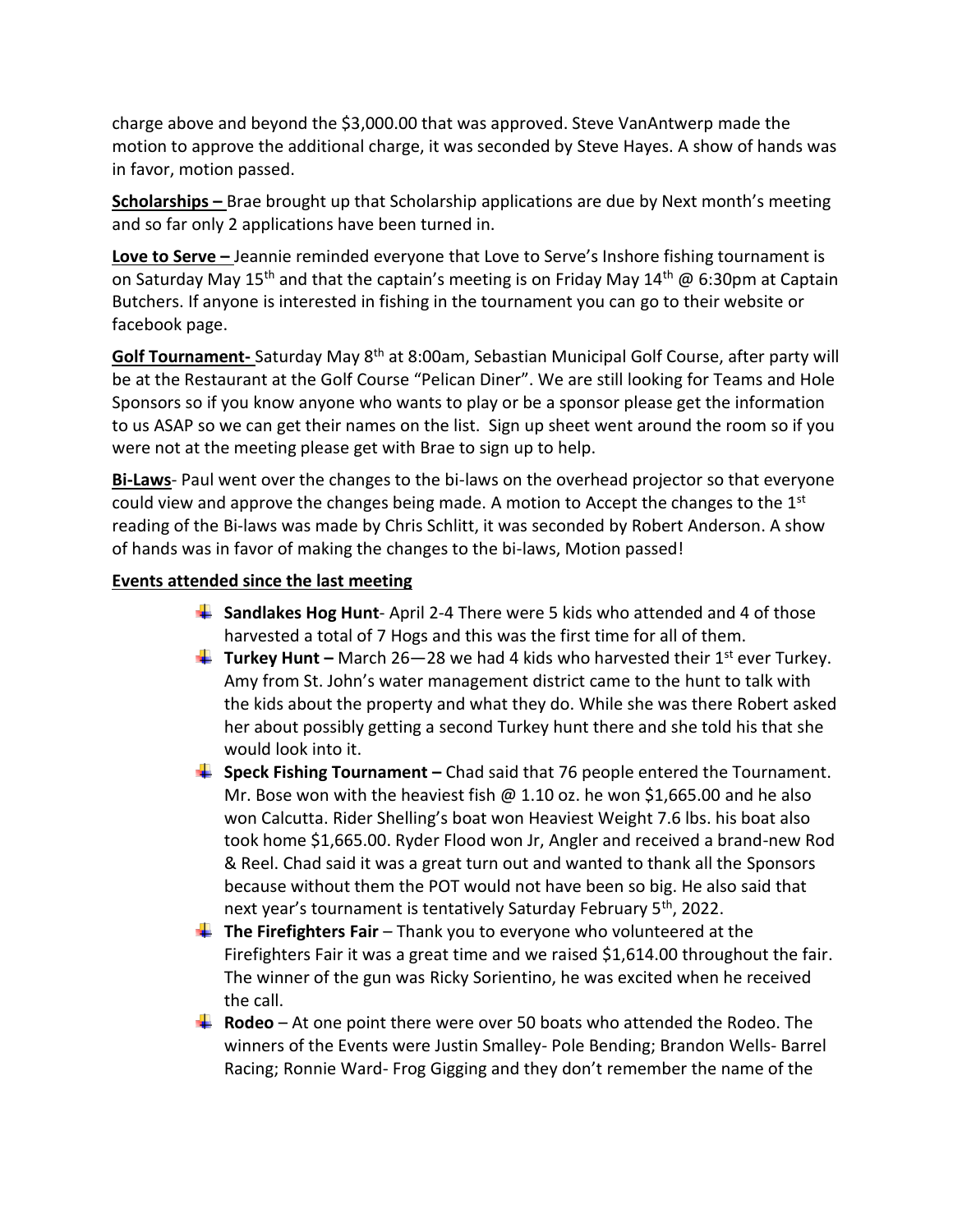50/50 winner. It was a great day and they ended up raising \$720.00 on Memberships, 50/50 and food.

**FAA Meeting** – The meeting was on April 17<sup>th</sup>  $\omega$  Lake Kissimmee Overstreet Landing. Robbie, Chad & Steve all attended the meeting. There were 5 different clubs that went to the meeting and they all reported having problems with memberships, help at events, etc. They discussed that they are still working on trying to make it to where it's mandatory to have Orange Flags on all Registered Vessels not just Airboats because kayakers are using the Airboat trails. They also wanted the clubs to know that when we post something on FB, their website shares it, so PLEASE make sure you put contact information on your post.

## **New Business**

**Luke Keppel from the IRC Sheriff's Department's marine search & rescue –** came to the meeting and wanted to be added to the email list. He said the Ag Marine Unit wants to get more involved with our organization, and that if we EVER need anything or have any problem's they are here for us. His info. Is Ikeppel@ircsheriff.org, cell #453-5327 and his office #978-6248. Thank you, Deputy Keppel, for the offer & coming to the meeting.

**Road & Marsh Clean up –** It is scheduled for Saturday May 1<sup>st</sup>. We need to purchase food for the Clean-Up/ BBQ of up to \$150.00. Ed Crocker made the motion; it was seconded by Speedy Bresett. A show of hands was in favor, motion passed.

**4 th of July Parade** – Brae received an Application for the Sebastian 4th of July Parade. Everyone agreed that we should make a float in it again this year. Everyone needs to be thinking o f a theme we will come back to it at next month's meeting. They need the application back by June  $24<sup>th</sup>$ .

**Airboat Clubs 30th Anniversary –** The club will be celebrating its 30th anniversary in July & we are talking about doing a club ride or a big BBQ in the east Marsh. Be thinking about and event and we will discuss is further at next month's meeting.

**FAA Dues –** Brae let everyone know that we needed to pay our FAA Dues of \$250.00. A motion was made by Robert Anderson, it was Seconded by Steve Hayes. A show of hands was in favor, motion passed.

**FAA Banquet** -The FAA Banquet is July 10<sup>th</sup> in Okeechobee, usually if we have enough people wanting to go the club will go ahead and purchase the tables and then everyone needs to pay the club back for their seat at the tables. Robert Anderson made a motion to purchase 2 tables, it was seconded by Chad Smalley. A show of hands was in favor, motion passed. Brae will purchase the tables, but everyone please remember to bring your money (\$40.00 per person) to next month's meeting.

**Airboat Magazine –** The Airboat Magazine puts all our Events in it and Robert Gardiner thought that it would be a good idea if we subscribed to the Magazine and Ryan Worthen suggested placing an Ad in there instead of subscribing for a year. Brae will check into a price!